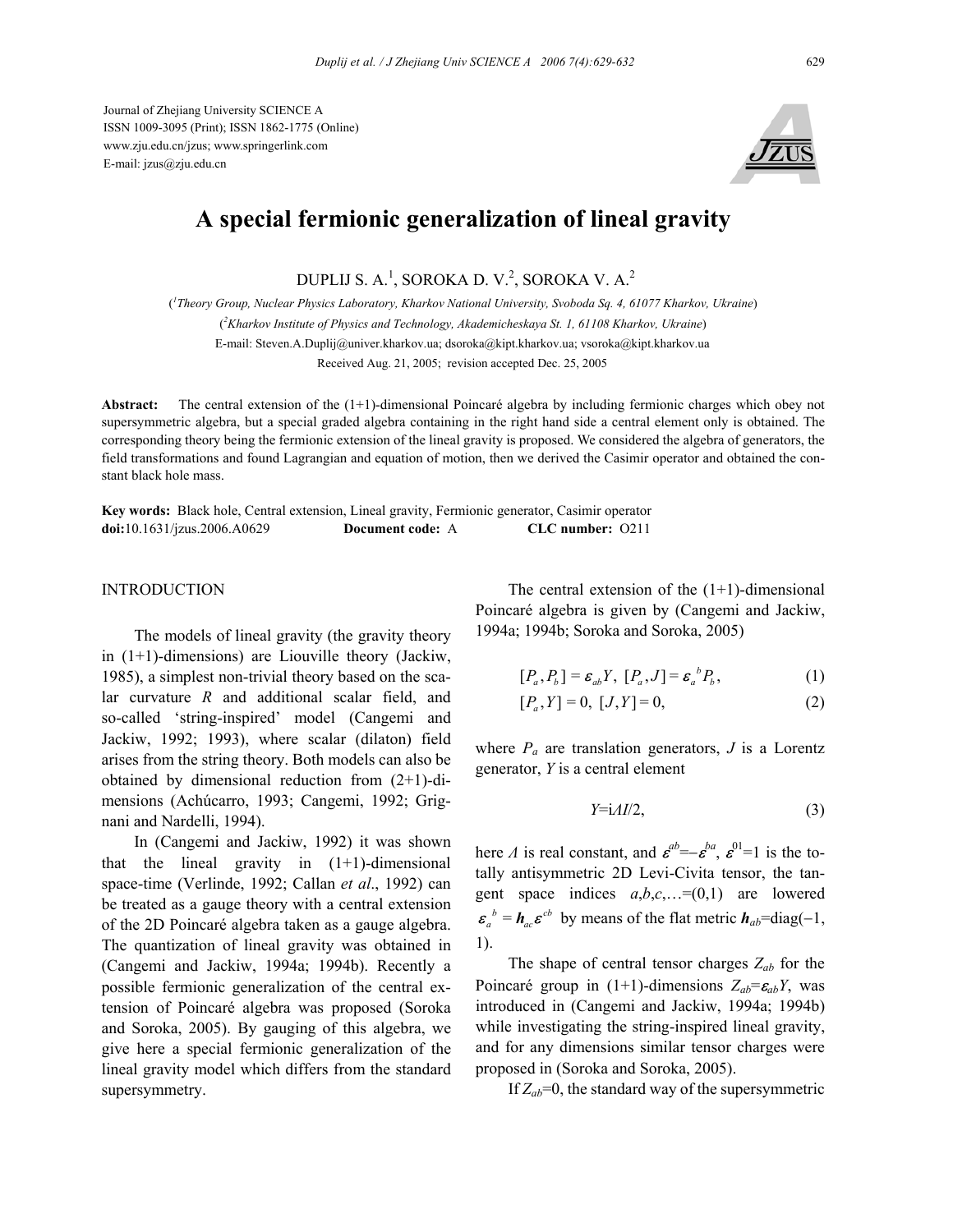extension of the Poincaré algebra Eqs.(1) $\sim$ (2) is introducing some fermionic generators  $Q_\alpha^{(0)}$  which satisfy anticommuting relations

$$
\{Q_{\alpha}^{(0)}, Q_{\beta}^{(0)}\} = -2i(\pmb{\gamma}^{a}\pmb{C})_{\alpha\beta}P_{a}.
$$
 (4)

In case of nonvanishing tensor charges  $Z_{ab} \neq 0$  the Jacobi identity and *P*-invariance forbid appearance of the standard terms with momenta  $P_a$  on the right hand side of Eq.(4). We here introduce fermionic generators with nonvanishing anticommutator in another way (Soroka and Soroka, 2005) (using the central element *Y*) which satisfies the graded algebra

$$
\{Q_{\alpha}, Q_{\beta}\} = -q(\gamma_{5}C)_{\alpha\beta}Y, [Q_{\alpha}, J] = (\gamma_{5}Q)_{\alpha}/2, (5)
$$

$$
[Y, Q_{\alpha}] = 0, [P_{\alpha}, Q_{\alpha}] = 0,
$$
\n(6)

where  $C$  is the charge conjugation matrix,  $q$  is a constant and  $\gamma_5 = \varepsilon^{ab} \gamma_a \gamma_b/2$ ,  $\sigma^{ab} = [\gamma^a, \gamma^b]/4$ . We use here a real (Majorana) representation for the 2D γ-matrices and charge conjugation matrix *C* as follows:  $\gamma^0 = C =$  $-c^{\text{T}} = -i\sigma_2$ ,  $\gamma^{\text{I}} = \sigma_1$ ,  $\gamma_5 = \varepsilon^{ab}\gamma_a\gamma_b/2 = \sigma_3$ ,  $\{\gamma_a,\gamma_b\} = 2h_{ab}$ ,  $h_{11} =$  $-\boldsymbol{h}_{00}$ =1,  $C^{-1}\gamma_a C = -\gamma_a^T$ , where  $\sigma_i$  are Pauli matrices.

The algebra Eqs.(1)~(2),  $(5)$ ~(6) is not semi-simple, because it is a semi-direct sum of the subalgebra generated by the Lorentz generator *J* and the graded ideal consisting of momenta *Pa*, central charge *Y* and fermionic generators  $Q_{\alpha}$ , and it has the Casimir operator  $K = P_a P^a - 2 Y J - (2q)^{-1} Q_\alpha (C^{-1})^{\alpha \beta} Q_\beta$ .

The expansion of the gauge 1-form  $A=dx^{\mu}A_{\mu}(x)$ in terms of the generators is

$$
A_{\mu}(x) = e_{\mu}^{a}(x)P_{a} + \omega_{\mu}(x)J + w_{\mu}(x)Y + \psi_{\mu}^{a}(x)Q_{a}, \quad (7)
$$

where  $e^a_{\mu}(x)$  is the zweibein which determines the metric tensor of space-time  $g_{\mu\nu}(x) = e^a_\mu(x) e^b_\nu(x) h_{ab}$ ,  $\omega_{\mu}(x)$  is the spin connection,  $w_{\mu}(x)$  is the gauge field corresponding to the central element *Y* and  $\psi_{\mu}^{\alpha}(x)$  is the Grassmann Majorana "gravitino" field associated with  $Q_{\alpha}$ . Greek indices  $\mu$ ,  $\nu$ ,...=(0,1) referring to the world space.

Infinitesimal gauge transformations corresponding to the full algebra Eqs.(1)~(2),(5)~(6) are

$$
\delta A = d\Omega + [A, \Omega],\tag{8}
$$

$$
\Omega = y^a(x)P_a + \varphi(x)J + z(x)Y + \boldsymbol{\varepsilon}^a(x)Q_a, \quad (9)
$$

where  $y^a(x)$  are space-time translations,  $\varphi(x)$  is the Lorentz boost parameter,  $z(x)$  is the central element translation and  $\epsilon^{\alpha}(x)$  is the fermionic translation. From Eqs.(1)~(2),(5)~(6) and (8) it follows

$$
\delta e^a_\mu(x) = \varepsilon^a_\rho [-\varphi(x)e^b_\mu(x) + y^b(x)\omega_\mu(x)] + \partial_\mu y^a(x),
$$
  
\n
$$
\delta \omega_\mu(x) = \partial_\mu \varphi(x),
$$
  
\n
$$
\delta w_\mu(x) = e^a_\mu(x)y^b(x)\varepsilon_{ab} + q\psi^\alpha_\mu(x)\varepsilon^\beta(x)(\gamma_s C)_{\alpha\beta} + \partial_\mu z(x),
$$
  
\n
$$
\delta \psi^\alpha_\mu(x) = [\varphi(x)\psi^\beta_\mu(x) - \omega_\mu(x)\varepsilon^\beta(x)](\gamma_s)^\alpha_\beta/2 + \partial_\mu \varepsilon^\alpha(x).
$$
\n(10)

The finite gauge transformations  $A \rightarrow \overline{A} =$  $e^{-\Omega}$ de<sup> $\Omega$ </sup> +  $e^{-\Omega}$  *Ae*<sup> $\Omega$ </sup> have the following component form:

$$
\overline{e}_{\mu}^{a}(x) = e_{\mu}^{a}(x) - N_{b}^{a}(x)(e_{\mu}^{b}(x) - \omega_{\mu}(x)s^{b}(x) - e_{c}^{b}\partial_{\mu}s^{c}(x))
$$
\n
$$
+ s^{a}(x)\partial_{\mu}\varphi(x),
$$
\n
$$
\overline{\omega}_{\mu}(x) = \omega_{\mu}(x) + \partial_{\mu}\varphi(x),
$$
\n
$$
\overline{\omega}_{\mu}(x) = \omega_{\mu}(x) - s_{a}(x)N_{b}^{a}(x)[e_{\mu}^{b}(x) - \omega_{\mu}(x)s^{b}(x) - e_{c}^{b}\partial_{\mu}s^{c}(x)] - 2q[\psi_{\mu}^{a}(x) - \omega_{\mu}(x)\rho^{a}(x) - 2q[\psi_{\mu}^{a}(x) - \omega_{\mu}(x)\rho^{a}(x) - 2q[\psi_{\mu}^{a}(x) - \omega_{\mu}(x)\rho^{a}(x) - 2q[\psi_{\mu}^{a}(x) - \omega_{\mu}(x)\partial_{\mu}\rho_{a}(x)] - \varphi(x)s_{a}(x)\partial_{\mu}s^{a}(x) - 2q\varphi(x)\rho^{a}(x)\partial_{\mu}\rho_{a}(x),
$$
\n
$$
\overline{\psi}_{\mu}^{a}(x) = \psi_{\mu}^{a}(x) - [\psi_{\mu}^{a}(x) - \omega_{\mu}(x)\rho^{b}(x) + 2\partial_{\mu}\rho^{y}(x)(\gamma_{5})_{\gamma}^{\beta}] \times T_{\beta}^{a}(x) + \partial_{\mu}\varphi(x)\rho^{a}(x), \qquad (11)
$$

where the notations

$$
N_b^a(x) = \delta_b^a - (M^{-1}(x))_b^a, T_a^\beta(x) = \delta_a^\beta - S_a^\beta(x),
$$
  

$$
\rho^\alpha(x) = \frac{\varepsilon^\alpha(x)}{\varphi(x)}, s^a(x) = \frac{y^a(x)}{\varphi(x)},
$$
(12)

with the finite Lorentz transformations for vectors and spinors respectively

$$
M_{b}^{a}(x) = \delta_{b}^{a} \cosh \varphi(x) + \varepsilon_{b}^{a} \sinh \varphi(x),
$$
  

$$
S_{a}^{\beta}(x) = \delta_{a}^{\beta} \cosh \frac{\varphi(x)}{2} + (\gamma_{5})_{a}^{\beta} \sinh \frac{\varphi(x)}{2}
$$
 (13)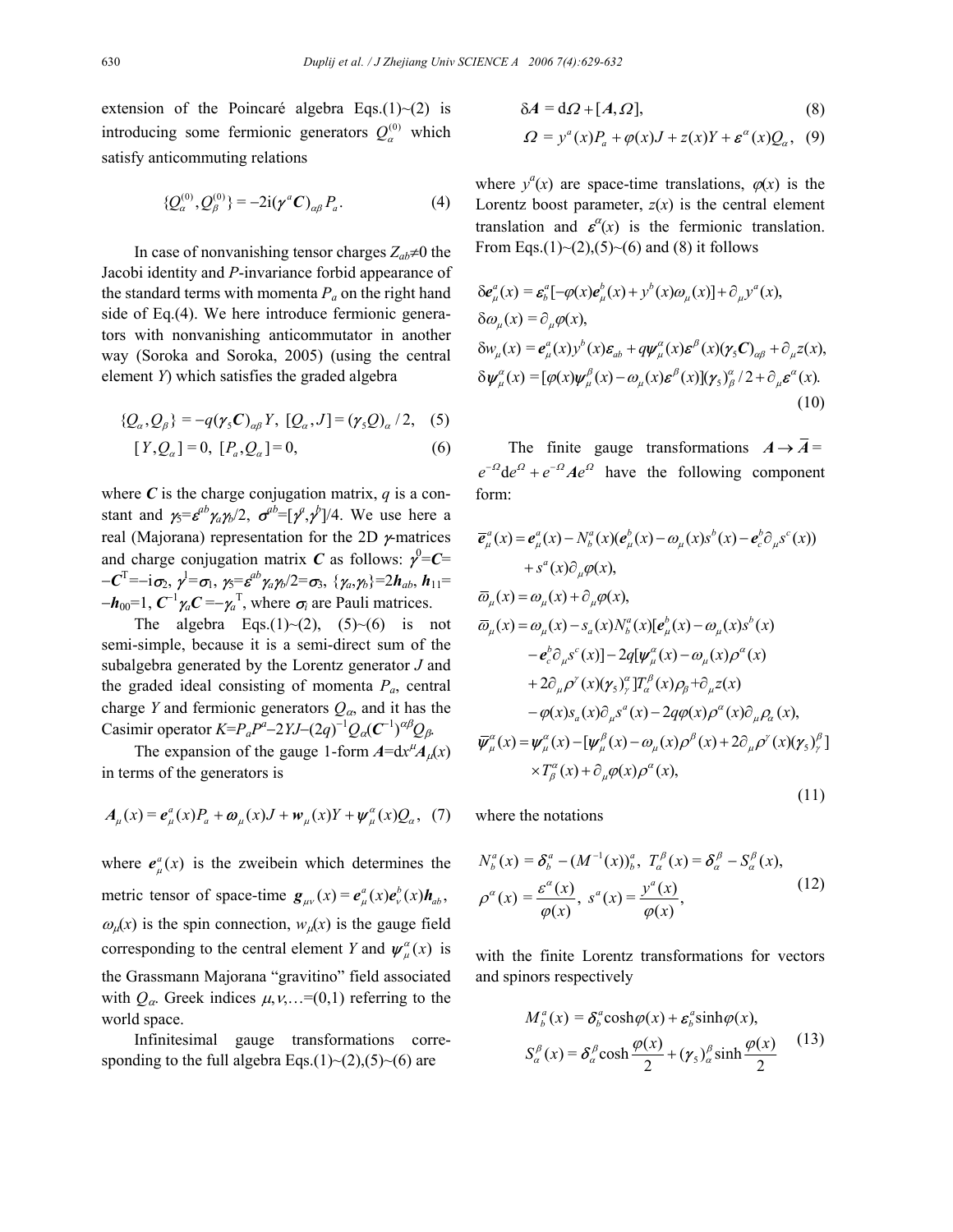are introduced. The multiplet of the curvature 2-form is

$$
F = \frac{1}{2} dx^{\mu} \wedge dx^{\nu} F_{\mu\nu}(x) = dA + A \wedge A
$$
  
=  $\frac{1}{2} dx^{\mu} \wedge dx^{\nu} [\partial_{[\mu} A_{\nu]}(x) + A_{[\mu]}(x) A_{\nu]}(x)],$  (14)

where antisymmentrization  $[\mu\nu]$  is implied without the factor  $1/2$ . The field strength  $\bm{F}$  can be expanded in terms of the generators

$$
\mathbf{F}_{\mu\nu}(x) = \mathbf{f}_{\mu\nu}^a(x)P_a + \mathbf{r}_{\mu\nu}(x)J + \mathbf{v}_{\mu\nu}(x)Y + \xi_{\mu\nu}^a(x)Q_a,
$$
\n(15)

with

$$
f_{\mu\nu}^a(x) = \partial_{\mu} e_{\nu}^a(x) + \varepsilon_b^a \omega_{\mu}(x) e_{\nu}^b(x) \equiv \mathbf{D}_{\mu}^f(\omega) e_{\nu}^a(x),
$$
\n(16)\n  
\n
$$
\mathbf{r}_{\mu\nu}(x) = \partial_{\mu} \omega_{\nu}^a(x),
$$
\n(17)

$$
\mathbf{v}_{\mu\nu}(x) = \partial_{\mu} w_{\nu\vert}(x) + \frac{1}{2} \mathbf{e}_{\mu}^a(x) \mathbf{e}_{\nu\vert}^b(x) \mathbf{\varepsilon}_{ab}
$$
\n
$$
+ \frac{q}{2} \mathbf{\psi}_{\mu}^a(x) \mathbf{\psi}_{\nu\vert}^b(x) (\mathbf{y}_s \mathbf{C})_{\alpha\beta},
$$
\n
$$
\xi_{\mu\nu}^a(x) = \partial_{\mu} \mathbf{\psi}_{\nu\vert}^a(x) - \frac{1}{2} \partial_{\mu} \mathbf{\psi}_{\nu\vert}^b(x) (\mathbf{y}_s)_{\beta}^a \equiv \mathbf{D}_{\mu}^{\xi}(\omega) \mathbf{\psi}_{\nu\vert}^a(x),
$$
\n(19)

where  $\mathbf{D}_{\mu}^{f}(\omega)$  and  $\mathbf{D}_{\mu}^{\xi}(\omega)$  are covariant derivatives corresponding to boson and fermion translations, while  $r_{\mu\nu}(x)$  is the strength tensor corresponding to the Lorentz boost, and  $v_{\mu\nu}(x)$  is the strength tensor corresponding to the central element *Y*.

The components of  $F_{\mu\nu}(x)$  Eqs.(16)~(19) are transformed by the adjoint representation of the fermionic generalization Eqs. $(5)$   $\sim$  (6) of the centrally extended Poincaré group Eqs.(1)~(2) as follows

$$
\overline{f}_{\mu\nu}^{a}(x) = f_{\mu\nu}^{a}(x) - N_{b}^{a}(x)[f_{\mu\nu}^{b}(x) - r_{\mu\nu}(x)s^{b}(x)], \n\overline{r}_{\mu\nu}(x) = r_{\mu\nu}(x), \n\overline{v}_{\mu\nu}(x) = v_{\mu\nu}(x) - s_{a}(x)N_{b}^{a}(x)[f_{\mu\nu}^{b}(x) - r_{\mu\nu}(x)s^{b}(x)] \n- 2q[\xi_{\mu\nu}^{\beta}(x) - r_{\mu\nu}(x)\rho^{\beta}(x)]T_{\beta}^{a}(x)\rho_{\alpha}(x), \n\overline{\xi}_{\mu\nu}^{\alpha}(x) = \xi_{\mu\nu}^{\alpha}(x) - [\xi_{\mu\nu}^{\beta}(x) - r_{\mu\nu}(x)\rho^{\beta}(x)]T_{\beta}^{\alpha}(x).
$$
\n(20)

This transformation law can be expressed in the

concise form

$$
\overline{\boldsymbol{F}}^A = (\boldsymbol{U}^{-1})^A_B \boldsymbol{F}^B. \tag{21}
$$

The invariant Lagrangian density can be constructed using a multiplet of Lagrange multipliers

$$
\mathcal{L} = \frac{1}{2} \boldsymbol{\varepsilon}^{\mu\nu} \boldsymbol{\eta}_A \boldsymbol{F}_{\mu\nu}^A(x) = \frac{1}{2} \boldsymbol{\varepsilon}^{\mu\nu} [\eta_a \boldsymbol{f}_{\mu\nu}^a(x) + \eta_2 \boldsymbol{r}_{\mu\nu}(x) + \eta_3 \boldsymbol{v}_{\mu\nu}(x) + \eta_4 \boldsymbol{\xi}_{\mu\nu}^a(x)],
$$
\n
$$
\boldsymbol{\eta}_A = (\eta_a, \eta_2, \eta_3, \eta_a),
$$
\n(22)

which obey the coadjoint transformation law  $\bar{\pmb{\eta}}_A$  =  $\eta_B U_A^B$ . The corresponding equations of motion are

$$
\boldsymbol{F}_{\mu\nu}^{\mathcal{A}}(x) = 0,\tag{23}
$$

$$
\partial_{\mu}\eta_{a} = (e_{\mu}^{b}(x)\eta_{3} + \omega_{\mu}(x)\eta^{b})\boldsymbol{\varepsilon}_{b}^{a}, \qquad (24)
$$

$$
\partial_{\mu}\eta_2 = \boldsymbol{e}_{\mu}^a(x)\eta^b \boldsymbol{\varepsilon}_{ab} - \frac{1}{2}\boldsymbol{\psi}_{\mu}^{\beta}(x)(\boldsymbol{\gamma}_5)^{\alpha}_{\beta}\eta_{\alpha}, \qquad (25)
$$

$$
\partial_{\mu}\eta_3 = 0,\tag{26}
$$

$$
\partial_{\mu}\eta_{\alpha} = \left(\frac{1}{2}\omega_{\mu}(x)\eta^{\beta} - q\psi_{\mu}^{\beta}(x)\eta_{3}\right)(\gamma_{5})_{\beta}^{\alpha}.
$$
 (27)

The fermionic generalization of the centrally extended Poincaré algebra Eqs.(1)~(2), (5)~(6) in the coadjoint representation possesses a nonsingular invariant graded metric  $h_{AB} = (-1)^{p_B(p_A+p_C)} h_{CD} U_B^D U_A^C$ , which has the form

$$
\boldsymbol{h}_{AB} = (-1)^{p_A + p_B} \boldsymbol{h}_{BA} = \begin{pmatrix} h_{ab} & 0 & 0 & 0 \\ 0 & u & -1 & 0 \\ 0 & -1 & 0 & 0 \\ 0 & 0 & 0 & -2qC_{\alpha\beta} \end{pmatrix}, (28)
$$

where  $p_A \equiv p(A)$  is a Grassmann parity of the quantity *A* and *u* is an arbitrary constant. The inverse metric  $h^{AB}$ can be obtained from  $h^{AB}h_{BC} = \delta^A_C$  and has the property  $\mathbf{h}^{AB} = (-1)^{p_A + p_B + p_A p_B} \mathbf{h}^{BA}$  (which can be used to upper the indices  $\eta^4 = h^{AB} \eta_B$ ).

In the compact notation  $X_A = \{P_a, J, Y, Q_\alpha\}$  the full algebra Eqs.(1)~(2), (5)~(6) can be presented as

$$
[X_A, X_B] \equiv X_A X_B - (-1)^{p_A p_B} X_B X_A = f_{AB}^C X_C, (29)
$$